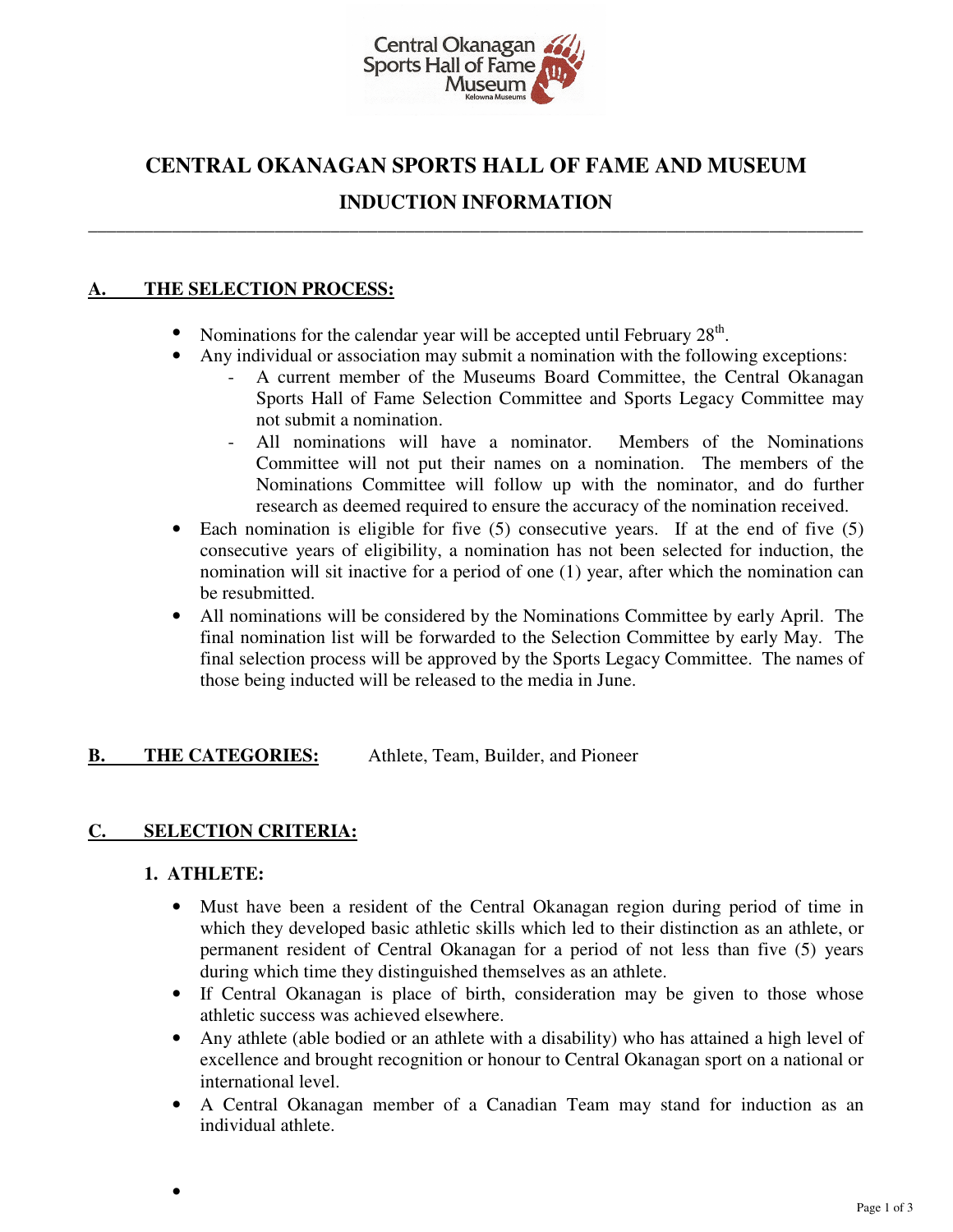An individual is not eligible for nomination until three (3) years following retirement from sport competition, except in the event of death or by winning an Olympic or a World championship gold medal whereby the nomination is eligible for immediate consideration.

• An individual retired for a period of three (3) years from sport(s) competition, but still competing in Seniors or Masters competition is eligible for consideration.

## **2. TEAM:**

- Any team (consisting of able bodied or athletes with disabilities) that has attained a high level of excellence and brought recognition or honour to the Central Okanagan at a national or international level. Team members are recognized as part of a team and not as an individual honoured member.
- Teams are selected for achievements in one year, not an era.
- A team is not eligible for nomination until three (3) years following the year for which a team is nominated except by winning an Olympic or a World championship gold medal whereby the nomination is eligible for immediate consideration.
- In order to be eligible for induction, a team must have EARNED the right to participate in a particular championship.
- In order to be eligible for induction, a team must be composed of the same players at a national/international competition as at the qualifying competitions unless stated otherwise in the sport governing body's regulations.
- Definition of a team:
	- (a) A group of individuals who compete together as a team to determine the outcome of an event.
	- (b) A group of individuals who have no possibility of winning an individual award within individual performance for a team award. (All-star selections and awards like Most Valuable Player are not eligible.)
- Definition of what is not a team for this nomination:
	- (a) Athletes who compete individually to win a berth on a team.
	- (b) Individual performance points being accumulated to win a team award.
- "Touring" teams are not eligible for induction.
- Teams declared national champions by default or win by "walkthroughs" are not eligible for nomination.

### **3. BUILDER: (Including Referee, Coach, and Administrator)**

• Attained a high level of excellence and brought honour to Central Okanagan sport through ongoing dedication to the building of athletes, teams or sport itself.

### **4. PIONEER: (Individual or Team)**

- Attained a high level of excellence and brought honour to Central Okanagan sport during the period 50 years prior to the current year, while exhibiting a "pioneering" quality in athletic accomplishments.
- Exception to the 50 year clause is made in the case of individuals or teams in more recently developed sports that have some "pioneering" quality to their accomplishments.
- Teams in the Pioneer category are selected for their achievement in one year that best represents a team's accomplishments over a larger era.